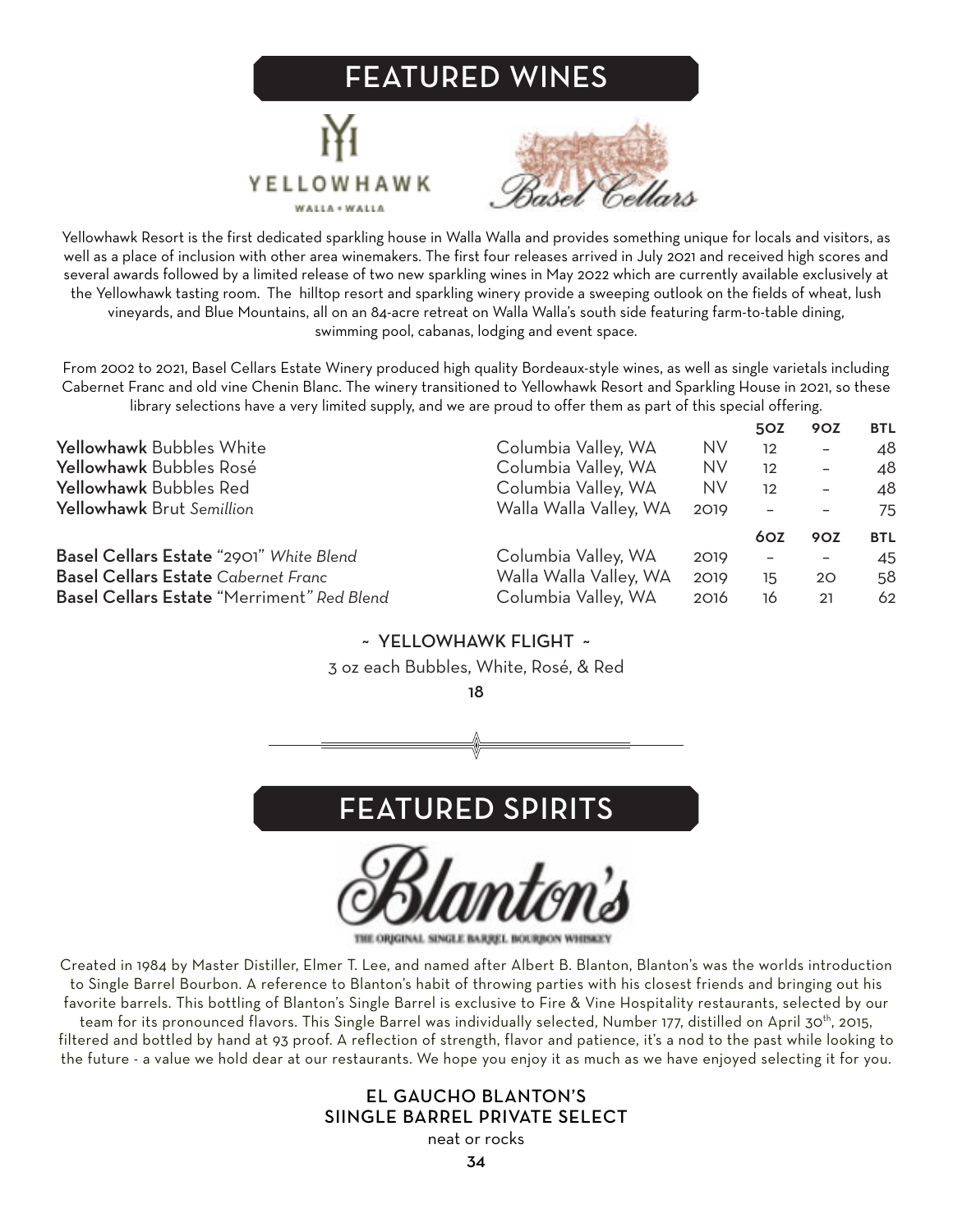#### **DON JULIO FLIGHT —** Don Julio Reposado

Don Julio Primavera Reposado Don Julio Añejo Don Julio 70<sup>th</sup> Anniversary Añejo Crystal Claro 48

### **WL WELLER FLIGHT**

**—** Weller 12 Year Weller Antique 107 Proof Weller Full Proof Weller C.Y.P.B. 58

**FLIGHT TO JAPAN —**

Hibiki Harmony Hakushu 12 Year Yamazaki 12 Year Hakushu 18 Year 85

**FOUNDING FATHER'S FLIGHT —**

Elmer T. Lee Elijah Craig 18 Year Old Fitzgerald 8 Year Stagg Jr. 70

### **E.H. TAYLOR FLIGHT**

**—** E.H. Taylor Barrel Proof E.H. Taylor Single Barrel E.H Taylor Small Batch E.H. Taylor Straight Rye 52

### **HOUSE OF SAZERAC FLIGHT**

**—** Thomas H. Handy Rye Sazerac 18 Year Rye Eagle Rare 17 Year WLW William Larue Weller 155

SPEAKEASY MANHATTAN Joseph Magnus, Carpano Antica Sweet Vermouth, Bittermens Xocolatl Mole Bitters, rich simple syrup, luxardo cherries, cinnamon & apple wood chips *Smoking Box Preparation* 40

PNW SOUR Woodinville Straight Bourbon, egg white, amaretto, lemon juice, simple syrup, luxardo cherries 20

CLASSIC GAUCHO OLD FASHIONED Angel's Envy, Angostura bitters, demerara simple syrup, luxardo cherry, orange peel 20

POLISH KISSES Belvedere, crème de cassis, vanilla simple syrup, pineapple juice, raspberry 16

STRAWBERRY LIMEADE MULE strawberry & lime infused rum, ginger syrup, sweet & sour, soda 16

MANHATTAN captain's choice bourbon, maraschino cherry liqueur, sweet vermouth, cherry brandy, Peychaud's bitters 17

GAUCHO COSMO triple berry infused vodka, triple sec, cranberry juice, sweet & sour 15

XXX MARTINI Stoli Elit Vodka, bleu cheese olives 26

SUMMER NEGRONI Tanqueray Sevilla Orange Gin, Aperol, Carpano Antica Sweet Vermouth 16

SPENNY'S AFTERNOON DELIGHT citrus infused vodka, muddled cucumber & mint, blueberry purée, sweet & sour, soda 16

GAUCHO MAI TAI Santa Teresa 1796 Solera Rum, pineapple & orange juice, orgeat syrup, Myer's dark rum float, luxardo cherries, edible orchid 18

GOLD MARTINI CLIX Vodka, Louis XIII, Grand Marnier Cuvée du Centenaire 100, riesling ice wine, edible gold flakes 200

TOASTED OLD FASHIONED Sazerac Rye, cinnamon & burnt brown sugar simple syrup, blood orange bitters, torched orange peel 18

GAUCHO FRENCH 75 strawberry infused Oxley Gin, limoncello, simple syrup, lemon juice, Yellowhawk White, Lemongrass aroma Flavour Blaster *Tableside Preparation* 22

#### SPICY MANGO MARGARITA

DeLeón Tequila, muddled jalapeño, mango purée, triple sec, sweet & sour, mezcall float, tajin sprinkle 18

GAUCHO 007 Sipsmith Lemon Drizzle Gin, Grey Goose, Lillet Blanc, lemon twist 18

TACOMA PALOMA tequila, grapefruit liqueur, grapefruit juice, agave, lime 16

#### GAUCHO BARREL-AGED

WATERMELON MARGARITA *choice of tequila or mezcal* muddled watermelon & basil, watermelon liqueur, sweet & sour 18

#### GIRLS NIGHT OUT

citrus infused vodka, passionfruit liqueur, Giffard Lichi-Li Liqueur, cranberry, orange & pineapple juice 17

HICKORY SMOKED MANHATTAN Joseph Magnus, Carpano Antica

Sweet Vermouth, Angostura Bitters, luxardo cherries, hickory smoke *Smoked Tableside Preparation* 35

# **Signature** COCKTAILS

\*State law requires us to inform you that consuming raw or under-cooked meats, poultry, seafood, shellfish or eggs may increase your risk of foodborne illness.

| <b>SPARKLING</b><br>Yellowhawk White<br>Yellowhawk Rosé<br>Yellowhawk Red<br>Nicolas Feuillatte Brut<br>La Gioiosa Prosecco Brut                                                                                 | Columbia Valley, WA<br>Columbia Valley, WA<br>Columbia Valley, WA<br>Chouilly, FR<br>Veneto, IT | <b>NV</b><br><b>NV</b><br><b>NV</b><br><b>NV</b><br><b>NV</b> | <b>5OZ</b><br>12<br>12<br>12<br>22<br>14 | $\overline{\phantom{a}}$<br>$\overline{\phantom{a}}$<br>$- -$<br>$\overline{\phantom{m}}$<br>$- -$ | <b>BTL</b><br>48<br>48<br>48<br>98<br>62 |
|------------------------------------------------------------------------------------------------------------------------------------------------------------------------------------------------------------------|-------------------------------------------------------------------------------------------------|---------------------------------------------------------------|------------------------------------------|----------------------------------------------------------------------------------------------------|------------------------------------------|
| <b>CHARDONNAY</b>                                                                                                                                                                                                |                                                                                                 |                                                               | 6OZ                                      | 90Z                                                                                                | <b>BTL</b>                               |
| Chateau Ste. Michelle "Indian Wells"<br>Flowers Vineyards & Winery                                                                                                                                               | Columbia Valley, WA<br>Sonoma Coast, CA                                                         | 2020<br>2019                                                  | 13<br>23                                 | 17<br>30                                                                                           | 50<br>90                                 |
| <b>WHITE VARIETALS &amp; ROSÉ</b><br>Long Shadows "Poet's Leap" Riesling<br>Scarpetta Pinot Grigio<br>Peter Yealands Sauvignon Blanc<br>Cascina del Santuario Moscato d'Asti<br>Fire & Vine "Mission Hills" Rosé | Columbia Valley, WA<br>Friuli, IT<br>Marlbourough, NZ<br>Piedmont, IT<br>Walla Walla Valley, WA | 2020<br>2020<br>2021<br>2020<br>2020                          | 14<br>14<br>12<br>14<br>12               | 18<br>18<br>16<br>18<br>16                                                                         | 54<br>54<br>46<br>54<br>46               |
| <b>PINOT NOIR</b>                                                                                                                                                                                                |                                                                                                 |                                                               |                                          |                                                                                                    |                                          |
| Angela Vineyards<br>EnRoute by Far Niente "Les Pommiers"                                                                                                                                                         | Yamhill-Carlton, OR<br>Russian River, CA                                                        | 2017<br>2019                                                  | 17<br>21                                 | 23<br>27                                                                                           | 66<br>84                                 |
| <b>CABERNET SAUVIGNON</b><br>El Gaucho 25 <sup>th</sup> Anniversary<br>EFESTE "Big Papa"<br>Paul Hobbs "Crossbarn"                                                                                               | Washington<br>Columbia Valley, WA<br>Sonoma County, CA                                          | <b>NV</b><br>2019<br>2019                                     | 16<br>24<br>26                           | 21<br>31<br>33                                                                                     | 62<br>94<br>102                          |
| <b>RED BLENDS</b><br>DeLille Cellars "D2"<br><b>Basel Cellars</b> "Merriment"<br>Spring Valley Vineyard "Frederick"                                                                                              | Columbia Valley, WA<br>Columbia Valley, WA<br>Walla Walla Valley, WA                            | 2019<br>2016<br>2017                                          | 22<br>16<br>24                           | 28<br>21<br>31                                                                                     | 86<br>62<br>95                           |
| RED VARIETALS<br>Amavi Syrah<br>Northstar Merlot<br>Luigi Bosca Malbec<br><b>Basel Cellars Cabernet Franc</b>                                                                                                    | Walla Walla Valley, WA<br>Columbia Valley, WA<br>Mendoza, ARG<br>Walla Walla Valley, WA         | 2019<br>2019<br>2019<br>2019                                  | 17<br>15<br>18<br>15                     | 23<br>20<br>24<br>20                                                                               | 66<br>58<br>70<br>58                     |

#### **~ SOMM'S SELECT ~**

*A rotating wine selection hand-picked by El Gaucho's Sommelier. Ask your server!*

# WINES BY THE GLASS

Our professional service team receives industry leading compensation including commissions on sales, health insurance, 401K, and extensive education and training for a successful career path. To make that possible, a 20% service charge is included on each check . El Gaucho retains 100% of the service charge.

FEATURED **Flights**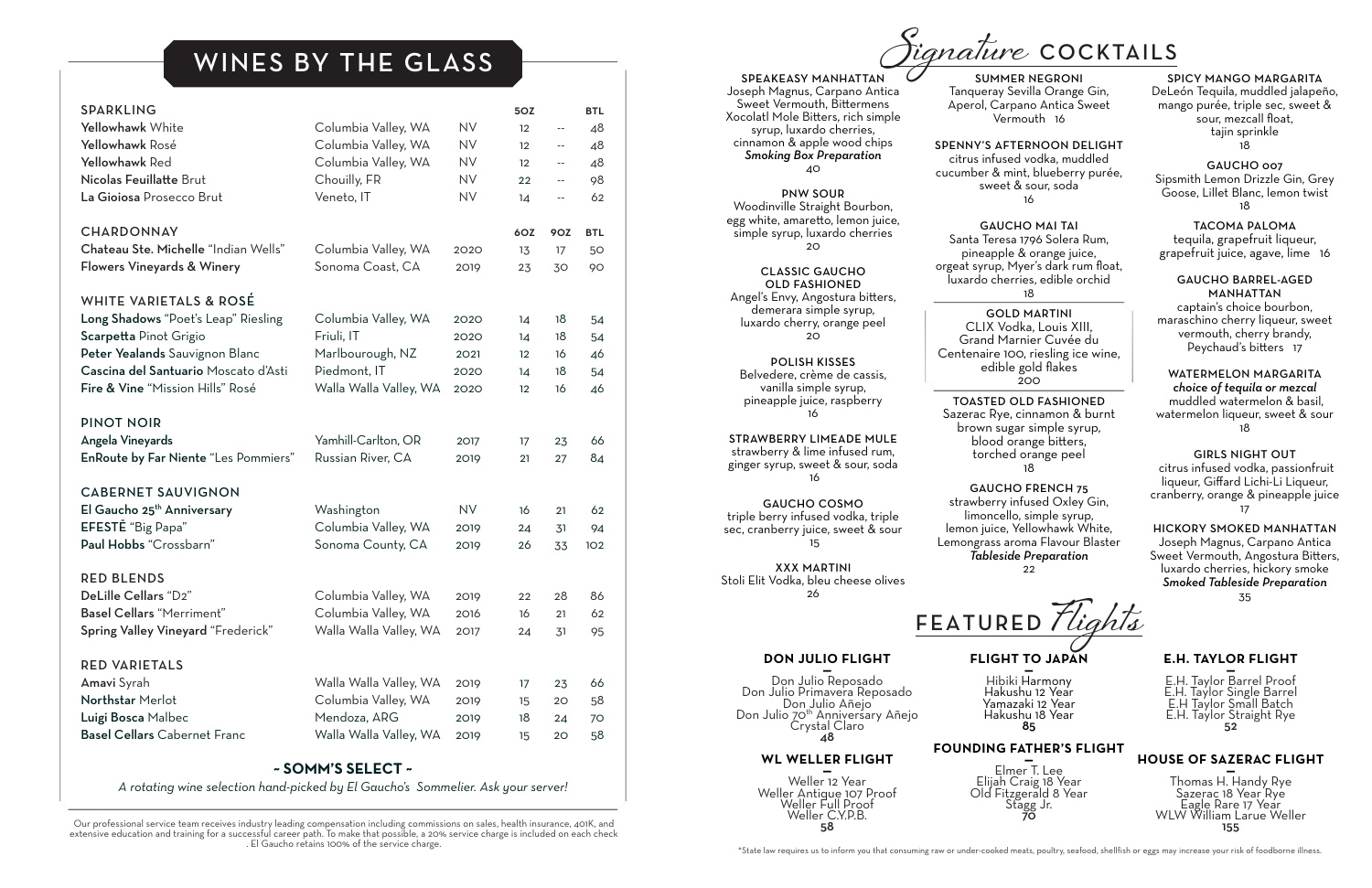#### **CHAMPAGNE AND SPARKLING**

| Schramsberg Blanc de Noirs Brut                    | North Coast        | California        | 2018      | 85  |
|----------------------------------------------------|--------------------|-------------------|-----------|-----|
| <b>Frank Family Vineyards Blanc de Blancs Brut</b> | Carneros           | California        | 2015      | 102 |
| Chandon by the Bay Blanc de Blancs Brut            | Carneros           | California        | <b>NV</b> | 75  |
| Argyle Brut                                        | Willamette Valley  | Oregon            | 2017      | 68  |
| Yellowhawk White                                   | Columbia Valley    | Washington        | <b>NV</b> | 48  |
| Yellowhawk Rosé                                    | Columbia Valley    | Washington        | <b>NV</b> | 48  |
| Yellowhawk Red                                     | Columbia Valley    | Washington        | <b>NV</b> | 48  |
| Treveri Cellars Rosé                               | Yakima Valley      | Washington        | <b>NV</b> | 60  |
| Yellowhawk Semillon                                | Walla Walla Valley | Washington        | 2019      | 75  |
| Gruet Sauvage Blanc de Blancs Brut                 | New Mexico         | <b>New Mexico</b> | <b>NV</b> | 45  |
| La Gioiosa Prosecco Brut                           | Veneto             | <b>Italy</b>      | <b>NV</b> | 62  |
| Amelia Crémant de Bordeaux Brut Rosé               | <b>Bordeaux</b>    | France            | <b>NV</b> | 72  |
| Nicolas Feuillatte Brut                            | Champagne          | France            | <b>NV</b> | 98  |
| Moët & Chandon "Ice Impérial"                      | Epernay            | France            | <b>NV</b> | 110 |
| Gosset "Grande Réserve" Brut                       | Epernay            | France            | <b>NV</b> | 120 |
| Billecart-Salmon Brut Rosé                         | Mareuil-sur-Aÿ     | France            | <b>NV</b> | 215 |
| Veuve Clicquot "Yellow Label" Brut                 | Reims              | France            | NV.       | 140 |
| Louis Roederer "Cristal" Brut                      | Reims              | France            | 2008      | 575 |

| "Wine can of the  |  |
|-------------------|--|
| Make the sage fro |  |

 $e$ *ir wits the wise beguile; Make the sage frolic and the serious smile."* Homer

*"…good company, good wine, good welcome, Can make good people."* William Shakespeare, Henry VIII.1.4

| <b>RIESLING</b><br>Long Shadows "Poet's Leap"<br>Chateau St. Michelle "Eroica"<br>Dunham Cellars "Lewis Estate"<br>Figgins<br>Mönchoff "Slate" Spätlese                                                                                                                                                       | Columbia Valley<br>Columbia Valley<br>Columbia Valley<br>Walla Walla Valley<br>Mosel                                                                                                                                                     | Washington<br>Washington<br>Washington<br>Washington<br>Germany                                                                                          | 2020<br>2019<br>2016<br>2019<br>2018                                                         | 54<br>46<br>38<br>75<br>72                                             |
|---------------------------------------------------------------------------------------------------------------------------------------------------------------------------------------------------------------------------------------------------------------------------------------------------------------|------------------------------------------------------------------------------------------------------------------------------------------------------------------------------------------------------------------------------------------|----------------------------------------------------------------------------------------------------------------------------------------------------------|----------------------------------------------------------------------------------------------|------------------------------------------------------------------------|
| <b>SAUVIGNON BLANC</b><br>Duckhorn<br>Stag's Leap Wine Cellars "Aveta"<br>Peter Yealands<br>Cloudy Bay<br>Patient Cottat "Le Grand Caillou"                                                                                                                                                                   | Napa Valley<br>Napa Valley<br>Marlborough<br>Marlborough<br>Vin de France                                                                                                                                                                | California<br>California<br>New Zealand<br>New Zealand<br>France                                                                                         | 2020<br>2020<br>2021<br>2020<br>2020                                                         | 70<br>64<br>46<br>75<br>50                                             |
| <b>ROAD LESS TRAVELED WHITES</b><br>DeLille Cellars Chaleur Blanc<br>Basel Cellars "2901" White Blend<br>àMaurice Viognier<br>EFESTE "Adrienne" Chenin Blanc<br>Trimbach Gerwürtzaminer<br>Scarpetta Pinot Grigio<br>Cascina Del Santaurio Moscato d'Asti                                                     | Columbia Valley<br>Columbia Valley<br>Columbia Valley<br>Columbia Valley<br>Alsace<br>Fruili<br>Piedmont                                                                                                                                 | Washington<br>Washington<br>Washington<br>Washington<br>France<br>ltaly<br>Italy                                                                         | 2020<br>2019<br>2018<br>2020<br>2017<br>2020<br>2020                                         | 64<br>45<br>68<br>52<br>75<br>54<br>54                                 |
| <b>CHARDONNAY</b><br><b>Browne Family Vineyards</b><br><b>Passing Time</b><br><b>EFESTE Lola</b><br>Chateau Ste. Michelle "Indian Wells"<br>Tranche "Celilo"<br>Côte Bonneville<br>Siduri<br>Domaine Serene "Evenstad"<br><b>Gran Moraine</b><br><b>Flowers Vineyards &amp; Winery</b><br>Sea Smoke<br>Jordan | Columbia Valley<br>Columbia Valley<br>Columbia Valley<br>Columbia Valley<br>Walla Walla Valley<br>Yakima Valley<br>Willamette Valley<br>Willamette Valley<br>Yamhill-Carlton<br>Sonoma Coast<br>Santa Rita Hills<br>Russian River Valley | Washington<br>Washington<br>Washington<br>Washington<br>Washington<br>Washington<br>Oregon<br>Oregon<br>Oregon<br>California<br>California<br>California | 2019<br>2019<br>2018<br>2020<br>2018<br>2017<br>2019<br>2018<br>2017<br>2019<br>2019<br>2018 | 55<br>70<br>80<br>50<br>66<br>99<br>75<br>135<br>88<br>90<br>180<br>60 |
| Rombauer                                                                                                                                                                                                                                                                                                      | Carneros                                                                                                                                                                                                                                 | California                                                                                                                                               | 2020                                                                                         | <b>110</b>                                                             |
| La Jota "W.S. Keyes"<br>Cakebread                                                                                                                                                                                                                                                                             | Napa Valley<br>Napa Valley                                                                                                                                                                                                               | California<br>California                                                                                                                                 | 2018<br>2020                                                                                 | 185<br>95                                                              |
| Far Niente                                                                                                                                                                                                                                                                                                    | Napa Valley                                                                                                                                                                                                                              | California                                                                                                                                               | 2020                                                                                         | 120                                                                    |
| Joseph Drouhin "Vaudon"                                                                                                                                                                                                                                                                                       | Chablis                                                                                                                                                                                                                                  | Burgundy                                                                                                                                                 | 2020                                                                                         | 70                                                                     |
| Domaine Laroche "Les Vaudevey" 1er Cru                                                                                                                                                                                                                                                                        | Chablis                                                                                                                                                                                                                                  | Burgundy                                                                                                                                                 | 2019                                                                                         | 130                                                                    |

#### **ROSÉ**

| Walla Walla Valley | Washington | 2020 | 46 |
|--------------------|------------|------|----|
| Willamette Valley  | Oregon     | NV.  | 72 |
| Sonoma Coast       | California | 2021 | 65 |
| Côtes-de-Provence  | France     | 2020 | 55 |
|                    |            |      |    |

*"Either give me more wine or leave me alone."* Rumi

*"I drink champagne when I'm happy and when I'm sad. Sometimes I drink it when I'm alone. When I have company I consider it obligatory. I trifle with it if I'm not hungry and drink it when I am. Otherwise, I never touch the stuff – unless I'm thirsty."* Lily Bollinger

# SOMMELIER'S **Favorites**

| Schramsberg Blanc de Noirs Brut               | North Coast        | California      | 2018      | 85              |
|-----------------------------------------------|--------------------|-----------------|-----------|-----------------|
| Billecart-Salmon Brut Rosé                    | Champagne          | France          | <b>NV</b> | 215             |
| Trimbach Gerwürtzaminer                       | Alsace             | France          | 2017      | 75              |
| EFESTE "Adrienne" Chenin Blanc                | Columbia Valley    | Washington      | 2020      | 52              |
| Côte Bonneville Chardonnay                    | Yakima Valley      | Washington      | 2017      | 99              |
| Domaine Laroche "Les Vaudevey" 1er Cru        | Chablis            | Burgundy        | 2019      | 130             |
| Domaine Serene "XI" Rosé of Pinot Noir        | Willamette Valley  | Oregon          | NV.       | 72              |
| Kosta Browne "Gap's Crown" Pinot Noir         | Sonoma Coast       | California      | 2018      | 315             |
| Domaine Serene "Grand Cheval" Syrah/Pinot     | Oregon             | Oregon          | 2017      | 18 <sub>O</sub> |
| Orin Swift "8 Years in the Desert" Zinfandel  | Saint Helena       | Napa Valley     | 2018      | 125             |
| Reynvann "In the Rocks"                       | Rocks District     | Oregon          | 2017      | 185             |
| Zuccardi "Concreto" Malbec                    | Uco Valley         | Argentina       | 2020      | 98              |
| Los Vascos "Le Dix" Cabernet/Carmenere        | Colchagua Valley   | Chile           | 2017      | 162             |
| Ch. Pichon "Réserve de la Comtesse" Red Blend | Pauillac           | <b>Bordeaux</b> | 2011      | 182             |
| E. Guigal "Brune et Blonde" Syrah Blend       | Côte-Rôtie         | Rhône           | 2018      | 175             |
| Bodegas El Nido "Clio" Monastrell/Cabernet    | Jumilla            | Spain           | 2018      | 110             |
| Marchesi di Barolo "Cannubi" Nebbiolo         | Barolo             | Piedmont        | 2018      | 255             |
| Gaja "Promis" Merlot/Syrah/Sangiovese         | Toscana            | Tuscany         | 2019      | <b>110</b>      |
| Arnaldo-Caprai "Collepiano" Sagrantino        | Montefalco         | Umbria          | 2016      | 110             |
| Figgins "Figlia" Petit Verdot/Merlot          | Walla Walla Valley | Washington      | 2018      | 165             |
| DAOU "Soul of a Lion"                         | Adelaide District  | Paso Robles     | 2019      | 295             |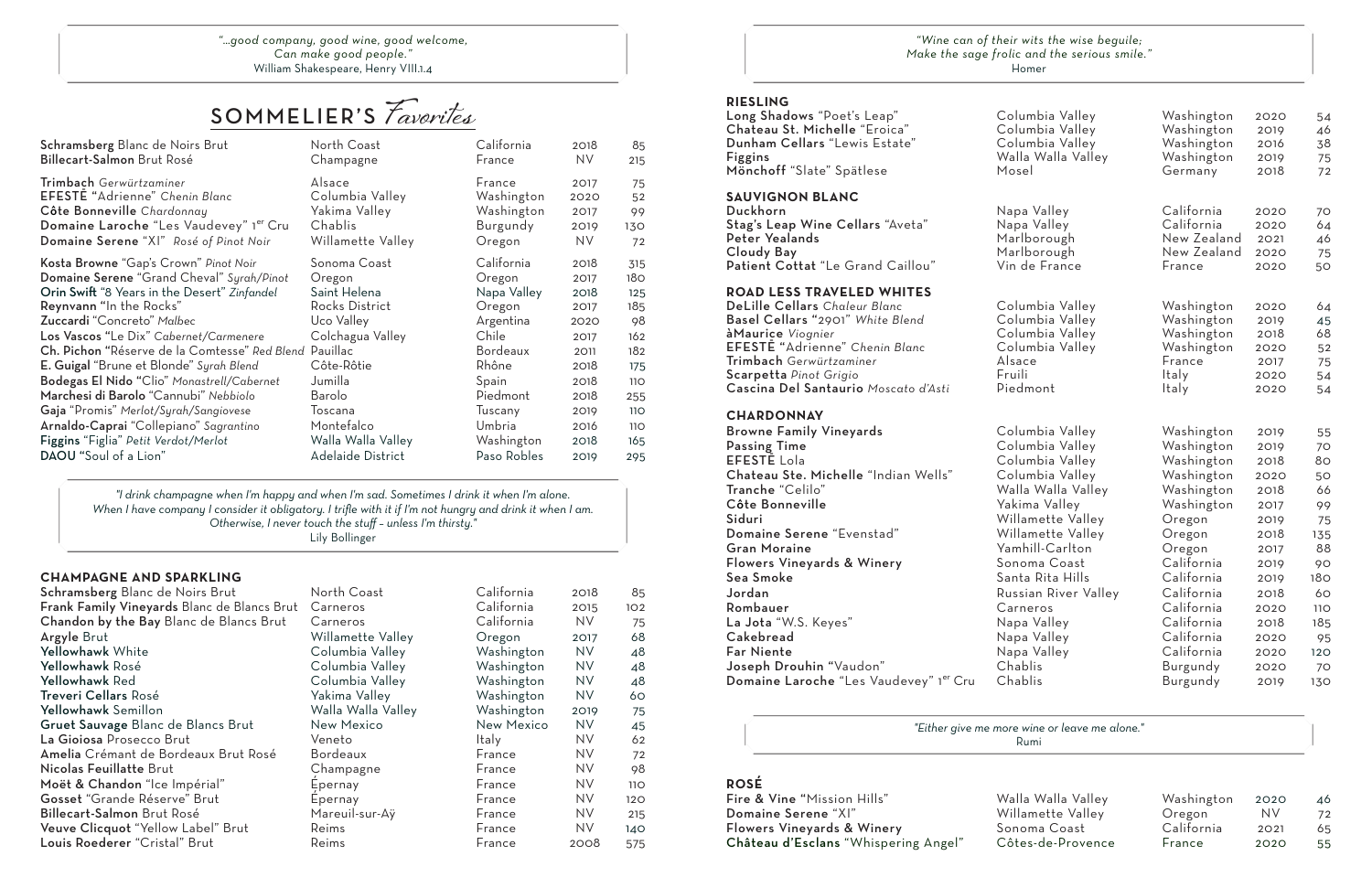#### **SOUTH AMERICA**

| Luigi Bosca Malbec                                       | Mendoza                    | Argentina       | 2019 | 70         |
|----------------------------------------------------------|----------------------------|-----------------|------|------------|
| Catena Alta Malbec                                       | Mendoza                    | Argentina       | 2018 | 88         |
| Terrazas de los Andes "High Altitude" Malbec             | Mendoza                    | Argentina       | 2017 | 135        |
| Zuccardi "Concreto" Malbec                               | Uco Valley                 | Argentina       | 2020 | 98         |
| Tapiz "Black Tears" Malbec                               | Uco Valley                 | Argentina       | 2017 | <b>110</b> |
| Los Vascos "Cromas Gran Reserva" Carmenere               | Colchagua Valley           | Chile           | 2019 | 56         |
| Los Vascos "Le Dix" Cabernet/Carmenere                   | Colchagua Valley           | Chile           | 2017 | 150        |
| <b>SPAIN</b>                                             |                            |                 |      |            |
| Bodegas LAN Gran Reserva                                 | Rioja                      | Spain           | 2011 | 65         |
| Bodegas El Nido "Clio"                                   | Jumilla                    | Spain           | 2018 | 11O        |
| Dominio de Pingus "Flor de Pingus"                       | Ribera del Duero           | Spain           | 2019 | 230        |
| Bodega Numanthia "Numanthia"                             | Toro                       | Spain           | 2016 | 135        |
| Marques de Griñon Cabernet Sauvignon                     | Dominio de Valdepusa       | Spain           | 2014 | 105        |
| Familia Torres "Mas la Plana" Cabernet Sauvignon Penedès |                            | Spain           | 2016 | 210        |
| <b>FRANCE</b>                                            |                            |                 |      |            |
| Château Montrose 2 <sup>ème</sup> Cru                    | Saint-Estèphe              | <b>Bordeaux</b> | 2012 | 315        |
| Château de Pez                                           | Saint-Estèphe              | Bordeaux        | 2016 | <b>110</b> |
| Château Pichon "Réserve de la Comtesse"                  | Pauillac                   | <b>Bordeaux</b> | 2011 | 182        |
| Château Pichon Baron 2 <sup>ème</sup> Cru                | Pauillac                   | <b>Bordeaux</b> | 2015 | 405        |
| Château Gruaud Larose 2 <sup>ème</sup> Cru               | Saint-Julien               | <b>Bordeaux</b> | 2001 | 340        |
| Château Cantemerle 5 <sup>ème</sup> Cru                  | Haut-Médoc                 | Bordeaux        | 2015 | 135        |
| Château Pape Clement Grand Cru Classé                    | Pessac-Léognan             | Bordeaux        | 2014 | 295        |
| Château L'Eglise Clinet "La Petite Eglise"               | Pomerol                    | <b>Bordeaux</b> | 2015 | 150        |
| Château de Rogues                                        | Puisseguin-Saint-Émilion   | Bordeaux        | 2018 | 52         |
| Château Lassegue Grand Cru                               | Saint-Emilion              | Bordeaux        | 2014 | 130        |
| Château Canon Premier Grand Cru Classé                   | Saint-Émilion              | <b>Bordeaux</b> | 2010 | 350        |
| Château Chapelle D'Aliénor                               | Bordeaux Supérieur         | Bordeaux        | 2018 | 65         |
| Château La Nerthe "Les Granieres"                        | Châteauneuf-du-Pape        | Rhône           | 2013 | <b>110</b> |
| Château de Beaucastel                                    | Châteauneuf-du-Pape        | Rhône           | 2006 | 275        |
| E. Guigal "Brune et Blonde"                              | Côte-Rôtie                 | Rhône           | 2018 | 175        |
| <b>ITALY</b>                                             |                            |                 |      |            |
| Masi "Costasera" Riserva                                 | Amarone della Valpolicella | Veneto          | 2015 | 125        |
| La Spinetta "Ca di Pian" Superiore                       | Barbera d'Asti             | Piedmont        | 2019 | 70         |
| Produttori del Barbaresco                                | <b>Barbaresco</b>          | Piedmont        | 2017 | 115        |
| Marchesi di Barolo "Cannubi"                             | Barolo                     | Piedmont        | 2015 | 255        |
| Paolo Scavino "Ravera"                                   | Barolo                     | Piedmont        | 2015 | 145        |
| Massolino "Seralunga d'Alba"                             | Barolo                     | Piedmont        | 2017 | 120        |
| Giuseppe Mascarello "Villero"                            | Barolo                     | Piedmont        | 2017 | 275        |
| Tenuta Di Arceno                                         | Chianti Classico           | Tuscany         | 2019 | 52         |
| Tenuta Di Arceno Riserva                                 | Chianti Classico           | Tuscany         | 2017 | 80         |
| Castello di Ama "San Lorenzo" Gran Selezione             | Chianti Classico           | Tuscany         | 2015 | 150        |
| Castello Banfi                                           | Brunello di Montalcino     | Tuscany         | 2015 | 150        |
| Sassetti Livio "Pertimali"                               | Brunello di Montalcino     | Tuscany         | 2016 | 175        |
| Marchesi Antinori "Tignanello"                           | Toscana                    | Tuscany         | 2018 | 275        |
| Gaja "Promis"                                            | Toscana                    | Tuscany         | 2019 | <b>110</b> |
| Gaja "Ca'Marcanda"                                       | Bolgheri                   | Tuscany         | 2017 | 315        |
| Tenuta San Guido "Sassicaia"                             | Bolgheri                   | Tuscany         | 2017 | 415        |
| Montepeloso "Eneo"                                       | Costa Toscana              | Tuscany         | 2019 | 105        |
| Arnaldo-Caprai "Collepiano"                              | Sagrantino di Montefalco   | Umbria          | 2016 | <b>110</b> |

The Prisoner *Zinfandel Blend* Napa Valley California 2019 98 Orin Swift "8 Years in the Desert" Zinfandel Saint Helena Napa Valley 2018 125<br>Basel Cellars Cabernet Franc Walla Walla Valley Nashington 2019 58 Basel Cellars *Cabernet Franc* Walla Walla Valley Washington 2019 58 Tranche "Blue Mountain" *Cabernet Franc* Walla Walla Valley Washington 2018 100 La Jota *Cabernet Franc* Howell Mountain Napa Valley 2018 195 Stags' Leap Winery *Petite Sirah* Napa Valley California 2018 105 Caymus "Suisun" *Petite Sirah* Napa Valley California 2018 105 àMaurice "Gamache" *Malbec* Columbia Valley California 2016 105 Red Schooner by Caymus "Voyage 9" Malbec Mendoza, Argentina California NV 80

#### **PINOT NOIR**

| Nicolas Potel                                                    | Bourgogne             | Burgundy    | 2018 | 65              |
|------------------------------------------------------------------|-----------------------|-------------|------|-----------------|
| Domaine Faiveley "Vielles Vignes"                                | Mercury               | Burgundy    | 2019 | 80              |
| Les Tourelles de la Crée "Knights Templar"                       | Côte de Beaune        | Burgundy    | 2017 | 90              |
| Cristom "Mt. Jefferson Cuvée"                                    | Eola-Amity Hills      | Oregon      | 2019 | 92              |
| Domaine Serene "Evenstad Reserve"                                | Willamette Valley     | Oregon      | 2018 | 165             |
| Domaine Drouhin                                                  | Dundee Hills          | Oregon      | 2019 | 105             |
| Angela Vineyards                                                 | Yamhill-Carlton       | Oregon      | 2017 | 66              |
| <b>Gran Moraine</b>                                              | Yamhill-Carlton       | Oregon      | 2019 | 95              |
| <b>EnRoute by Far Niente "Les Pommiers"</b>                      | Russian River Valley  | California  | 2019 | 84              |
| <b>Twomey by Silver Oak</b>                                      | Russian River Valley  | California  | 2019 | 125             |
| Belle Glos "Las Alturas"                                         | Santa Lucia Highlands | California  | 2020 | 95              |
| Mer Soleil by Caymus "Reserve"                                   | Santa Lucia Highlands | California  | 2018 | 65              |
| Sea Smoke "Southing"                                             | Santa Rita Hills      | California  | 2019 | 215             |
| Sea Smoke "Ten"                                                  | Santa Rita Hills      | California  | 2019 | 245             |
| Kosta Browne "Gap's Crown"                                       | Sonoma Coast          | California  | 2018 | 315             |
|                                                                  |                       |             |      |                 |
| <b>MERLOT</b>                                                    |                       |             |      |                 |
| Northstar                                                        | Columbia Valley       | Washington  | 2019 | 58              |
| L'Ecole No. 41                                                   | Columbia Valley       | Washington  | 2018 | 66              |
| Long Shadows "Pedestal"                                          | Columbia Valley       | Washington  | 2017 | 145             |
| Leonetti Cellar                                                  | Walla Walla Valley    | Washington  | 2019 | 185             |
| Leonetti Cellar                                                  | Walla Walla Valley    | Washington  | 2020 | 195             |
| <b>Emmolo by Caymus</b>                                          | Napa Valley           | California  | 2019 | 80              |
| Duckhorn                                                         | Napa Valley           | California  | 2018 | 100             |
| Mt. Brave                                                        | Mt. Veeder            | Napa Valley | 2018 | 160             |
|                                                                  |                       |             |      |                 |
| <b>SYRAH AND SYRAH BLENDS</b>                                    |                       |             |      |                 |
| Long Shadows "Sequel"                                            | Columbia Valley       | Washington  | 2017 | 125             |
| Corliss                                                          | Columbia Valley       | Washington  | 2013 | 160             |
| Sleight of Hands "Levitation Reserve"                            | Columbia Valley       | Washington  | 2018 | 125             |
| DeLille "Signature"                                              | Yakima Valley         | Washington  | 2019 | 115             |
| Tranche "Blue Mountain"                                          | Walla Walla Valley    | Washington  | 2018 | 78              |
| Va Piano                                                         | Walla Walla Valley    | Washington  | 2017 | 115             |
| Amavi                                                            | Walla Walla Valley    | Washington  | 2019 | 66              |
| Reynvann "Foothills in the Sun"                                  | Walla Walla Valley    | Washington  | 2017 | 150             |
| Domaine Serene "Grand Cheval"                                    | Oregon                | Oregon      | 2017 | 18 <sub>O</sub> |
| Delmas "SJR Vineyard"                                            | Rocks District        | Oregon      | 2018 | 165             |
| Reynvann "In the Rocks"                                          | Rocks District        | Oregon      | 2017 | 185             |
| Molly Dooker "Blue Eyed Boy"                                     | McLaren Vale          | Australia   | 2020 | 130             |
| Penfolds "Grange"                                                | South Australia       | Australia   | 2014 | 950             |
|                                                                  |                       |             |      |                 |
| <b>ROAD LESS TRAVELED REDS</b>                                   |                       |             |      |                 |
| Walla Walla Vintners Sangiovese                                  | Columbia Valley       | Washington  | 2019 | 65              |
| Long Shadows "Saggi" Sangiovese                                  | Columbia Valley       | Washington  | 2018 | 95              |
| Leonetti Cellar Sangiovese                                       | Walla Walla Valley    | Washington  | 2019 | 190             |
| Conundrum by Caymus Zin./Pte. Syrah/Cab.                         | California            | California  | 2020 | 58              |
| Turley "Old Vines" Zinfandel<br>Frank Family Vineyards Zinfandel | California            | California  | 2019 | 88              |
|                                                                  | Napa Valley           | California  | 2018 | 105             |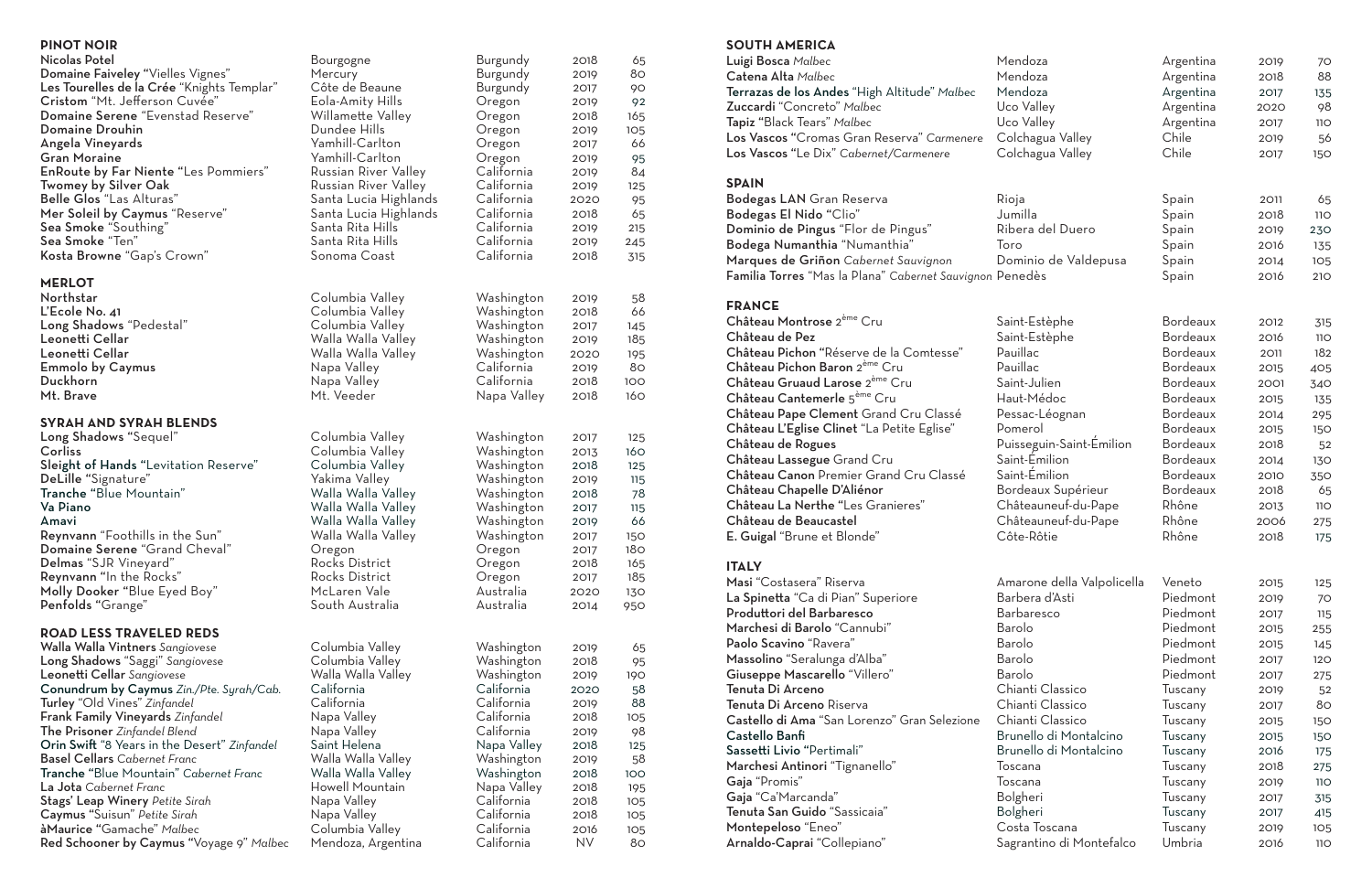Basel Cellars "Merriment" Columbia Valley Washington 2016 62 DeLille Cellars "D2" Columbia Valley<br>
Mark Rvan "The Dissident" Columbia Valley Mark Ryan "The Dissident" Columbia Valley Washington 2019 72 EFESTÉ "Final Final" Long Shadows "Pirouette" Columbia Valley<br>
Long Shadows "Chester Kidder" Columbia Valley Long Shadows "Chester Kidder"<br>Passing Time Passing Time<br>
Columbia Valley<br>
Columbia Valley Owen Roe "Red" Yakima Valley<br>Côte Bonneville "Carriage House" Yakima Valley Côte Bonneville "Carriage House" Yakima Valley<br>XOBC Cellars "Chevaux Cassés" Horse Heaven Hills XOBC Cellars "Chevaux Cassés" Horse Heaven Hills<br>
Leonetti Cellar "Reserve" Walla Walla Valley Leonetti Cellar "Reserve"<br>Figgins "Estate" Figgins "Estate" National Malla Walla Valley<br>1991 - Tiggins "Figlia" Malla Walla Valley Walla Valley Spring Valley Vineyard "Uriah" Walla Walla Valley<br>
Spring Valley Vineyard "Frederick" Walla Walla Valley Spring Valley Vineyard "Frederick"<br>
à Maurice "Patterson" àMaurice "Night Owl" Walla Walla Valley Washington 2014 130 Willamette Valley Vineyards "Métis" Walla Walla Valley<br>Cayuse Vineyards "Camaspelo" Walla Walla Valley Cayuse Vineyards "Camaspelo"<br>Vérité "Le Désir" Pahlmeyer "Jayson" Napa Valley California 2017 125 Beaulieu Vineyard "Tapestry" Napa Valley<br>
Orin Swift "Papillion" Napa Valley Orin Swift "Papillion" Napa Valley California 2019 155 Joseph Phelps "Insignia" Napa Valley<br>
Overture by Opus One Napa Valley Overture by Opus One Opus One Napa Valley California 2018 525 Quintessa "Estate" Rutherford Napa Valley 2018 345 Continuum "Sage Mountain" Oakville Napa Valley 2018 495 Bond "Vecina" Oakville Napa Valley 2015 975 **Justin** "Justification" Paso Robles<br> **Justin** "Isosceles" Paso Robles Justin "Isosceles" Paso Robles<br>Patrimony by DAOU "Caves des Lions" Paso Robles Patrimony by DAOU "Caves des Lions" Paso Roble<br>Leviathan by Andy Erickson California Leviathan by Andy Erickson

| <b>WASHINGTON CADERNET SAUVIGNON (CONTINUED)</b>    |                      |             |           |            |
|-----------------------------------------------------|----------------------|-------------|-----------|------------|
| Amavi                                               | Walla Walla Valley   | Washington  | 2018      | 75         |
| Va Piano                                            | Walla Walla Valley   | Washington  | 2017      | 115        |
| Tranche "Blue Mountain"                             | Walla Walla Valley   | Washington  | 2018      | 78         |
| Pepper Bridge                                       | Walla Walla Valley   | Washington  | 2018      | 150        |
| Leonetti Cellar                                     | Walla Walla Valley   | Washington  | 2019      | 295        |
| Doubleback                                          | Walla Walla Valley   | Washington  | 2019      | 245        |
| El Gaucho "25 <sup>th</sup> Anniversary"            | Washington           | Washington  | <b>NV</b> | 62         |
| Woodward Canyon "Artist Series"                     | Washington           | Washington  | 2018      | 100        |
| <b>CALIFORNIA CABERNET SAUVIGNON</b>                |                      |             |           |            |
| Rodney Strong "Reserve"                             | Sonoma County        | Sonoma      | 2016      | 85         |
| Paul Hobbs "Crossbarn"                              | Sonoma County        | Sonoma      | 2018      | 102        |
| Dry Creek Vineyards                                 | Dry Creek Valley     | Sonoma      | 2018      | 80         |
| Jordan                                              | Alexander Valley     | Sonoma      | 2017      | 130        |
| <b>Silver Oak</b>                                   | Alexander Valley     | Sonoma      | 2017      | 175        |
| <b>Silver Oak</b>                                   | Napa Valley          | Napa Valley | 2017      | 275        |
| Beringer "Private Reserve"                          | Napa Valley          | Napa Valley | 2016      | 280        |
| <b>Faust by Quintessa</b>                           | Napa Valley          | Napa Valley | 2018      | 100        |
| <b>Frank Family Vineyards</b>                       | Napa Valley          | Napa Valley | 2018      | 130        |
| Freemark Abbey                                      | Napa Valley          | Napa Valley | 2017      | <b>110</b> |
| Duckhorn                                            | Napa Valley          | Napa Valley | 2019      | 102        |
| Joseph Phelps                                       | Napa Valley          | Napa Valley | 2018      | 165        |
| Stag's Leap Wine Cellars "Artemis"                  | Napa Valley          | Napa Valley | 2019      | 160        |
| Caymus                                              | Napa Valley          | Napa Valley | 2019      | 185        |
| <b>Caymus</b> "Special Selection"                   | Napa Valley          | Napa Valley | 2017      | 385        |
| Darioush                                            | Napa Valley          | Napa Valley | 2019      | 265        |
| Darioush "Darius II"                                | Napa Valley          | Napa Valley | 2018      | 550        |
| Orin Swift "Mercury Head"                           | Napa Valley          | Napa Valley | 2019      | 275        |
| Cardinale                                           | Napa Valley          | Napa Valley | 2015      | 385        |
| Cardinale                                           | Napa Valley          | Napa Valley | 2017      | 425        |
| Cardinale                                           | Napa Valley          | Napa Valley | 2018      | 435        |
| Dunn Vineyards                                      | Napa Valley          | Napa Valley | 2018      | 215        |
| Lokoya                                              | Spring Mt. District  | Napa Valley | 2018      | 590        |
| Dunn Vineyards                                      | Howell Mountain      | Napa Valley | 2016      | 395        |
| Cade "Estate"                                       | Howell Mountain      | Napa Valley | 2018      | 250        |
| Lokoya                                              | Howell Mountain      | Napa Valley | 2016      | 550        |
| Hundred Acre "Ark"                                  | Howell Mountain      | Napa Valley | 2018      | 975        |
| Diamond Creek "Volcanic Hill"                       | Diamond Mt. District | Napa Valley | 2019      | 425        |
| Spottswoode "Estate"                                | St. Helena           | Napa Valley | 2018      | 385        |
| Paul Hobbs "Beckstoffer Las Piedras"                | St. Helena           | Napa Valley | 2013      | 485        |
| <b>Frank Family Vineyards "Patriarch"</b>           | Rutherford           | Napa Valley | 2017      | 450        |
| Nickel and Nickel "Quarry"                          | Rutherford           | Napa Valley | 2019      | 195        |
| Staglin "Salus"                                     | Rutherford           | Napa Valley | 2018      | 260        |
| Staglin "Family Estate"                             | Rutherford           | Napa Valley | 2018      | 525        |
| PlumpJack "Estate"                                  | Oakville             | Napa Valley | 2018      | 315        |
| Dalla Valle Vineyards                               | Oakville             | Napa Valley |           |            |
| Paul Hobbs "Beckstoffer To Kalon"                   | Oakville             |             | 2014      | 525        |
|                                                     |                      | Napa Valley | 2018      | 675        |
| Shafer "One Point Five"<br>Shafer "Hillside Select" | Stags Leap District  | Napa Valley | 2019      | 205        |
| <b>Paul Hobbs</b>                                   | Stags Leap District  | Napa Valley | 2017      | 450        |
|                                                     | Coombsville          | Napa Valley | 2018      | 195        |
| Justin                                              | Paso Robles          | Paso Robles | 2019      | 70         |
| DAOU "Reserve"                                      | Paso Robles          | Paso Robles | 2019      | 100        |
| DAOU "Soul of a Lion"                               | Adelaide District    | Paso Robles | 2019      | 295        |
| Patrimony by DAOU                                   | Adelaide District    | Paso Robles | 2017      | 650        |
| Penfolds "Bin 149 - Wine of the World"              | California/Australia | CA/AUS      | 2018      | 255        |

#### **NEW WORLD BORDEAUX BLENDS**

#### **WASHINGTON CABERNET SAUVIGNON**

| <b>BTR Cellars "The Chief"</b>          | Columbia Valley    | Washington | 2019 | 60         |
|-----------------------------------------|--------------------|------------|------|------------|
| EFESTE "Big Papa"                       | Columbia Valley    | Washington | 2019 | 94         |
| Long Shadows "Feather"                  | Columbia Valley    | Washington | 2018 | 155        |
| <b>Dunham Cellars</b>                   | Columbia Valley    | Washington | 2017 | <b>110</b> |
| Januik                                  | Columbia Valley    | Washington | 2018 | 64         |
| Abeja                                   | Columbia Valley    | Washington | 2018 | 105        |
| <b>Pursued by Bear</b>                  | Columbia Valley    | Washington | 2018 | 150        |
| Betz "Père de Famille"                  | Columbia Valley    | Washington | 2017 | 185        |
| Quilceda Creek                          | Columbia Valley    | Washington | 2017 | 330        |
| Quilceda Creek                          | Columbia Valley    | Washington | 2018 | 425        |
| Quilceda Creek                          | Columbia Valley    | Washington | 2019 | 475        |
| Browne Family Vineyards "Skull & Chain" | Red Mountain       | Washington | 2018 | 58         |
| Canvasback                              | Red Mountain       | Washington | 2018 | 95         |
| <b>Col Solare</b>                       | Red Mountain       | Washington | 2016 | 155        |
| Fidélitas "Quintessence"                | Red Mountain       | Washington | 2018 | 145        |
| Corliss                                 | Red Mountain       | Washington | 2016 | 205        |
| <b>Obelisco Estate</b>                  | Red Mountain       | Washington | 2017 | 130        |
| Obelisco Estate "Nefer"                 | Red Mountain       | Washington | 2018 | 258        |
| <b>Passing Time</b>                     | Horse Heaven Hills | Washington | 2019 | 165        |

Columbia Valley<br>Yakima Valley Walla Walla Valley<br>Walla Walla Valley Walla Walla Valley<br>Walla Walla Valley Sonoma County<br>Napa Valley Napa Valley<br>Rutherford Columbia Valley Columbia Valley Columbia Valley Columbia Valley Columbia Valley Columbia Valley Columbia Valley Columbia Valley Columbia Valley Columbia Valley Columbia Valley Red Mountain

| Washington  | 2016 | 62  |
|-------------|------|-----|
| Washington  | 2019 | 86  |
| Washington  | 2019 | 72  |
| Washington  | 2017 | 70  |
| Washington  | 2017 | 150 |
| Washington  | 2017 | 140 |
| Washington  | 2018 | 115 |
| Washington  | 2014 | 175 |
| Washington  | 2018 | 88  |
| Washington  | 2012 | 105 |
| Washington  | 2020 | 147 |
| Washington  | 2019 | 425 |
| Washington  | 2017 | 210 |
| Washington  | 2018 | 165 |
| Washington  | 2016 | 95  |
| Washington  | 2017 | 95  |
| Washington  | 2016 | 90  |
| Washington  | 2014 | 130 |
| Oregon      | 2018 | 80  |
| Oregon      | 2019 | 245 |
| California  | 2015 | 420 |
| California  | 2017 | 125 |
| California  | 2016 | 105 |
| California  | 2019 | 155 |
| California  | 2018 | 525 |
| California  | ΝV   | 300 |
| California  | 2018 | 525 |
| California  | 2017 | 375 |
| Napa Valley | 2018 | 345 |
| Napa Valley | 2018 | 495 |
| Napa Valley | 2015 | 975 |
| California  | 2016 | 125 |
| California  | 2018 | 11O |
| California  | 2018 | 650 |
| California  | 2019 | 90  |
|             |      |     |
| Washington  | 2019 | 60  |
| Washington  | 2019 | 94  |
| Washington  | 2018 | 155 |
| Washington  | 2017 | 11O |
| Washington  | 2018 | 64  |
| Washington  | 2018 | 105 |
| Washington  | 2018 | 150 |
| Washington  | 2017 | 185 |
| Washington  | 2017 | 330 |
| Washington  | 2018 | 425 |
| Washington  | 2019 | 475 |
| Washington  | 2018 | 58  |
| Washington  | 2018 | 95  |
| Washington  | 2016 | 155 |
| Washington  | 2018 | 145 |
| Washington  | 2016 | 205 |
| Washington  | 2017 | 130 |
| Washington  | 2018 | 258 |
|             |      |     |

#### **WASHINGTON CAREBRIT SAHVIGNON**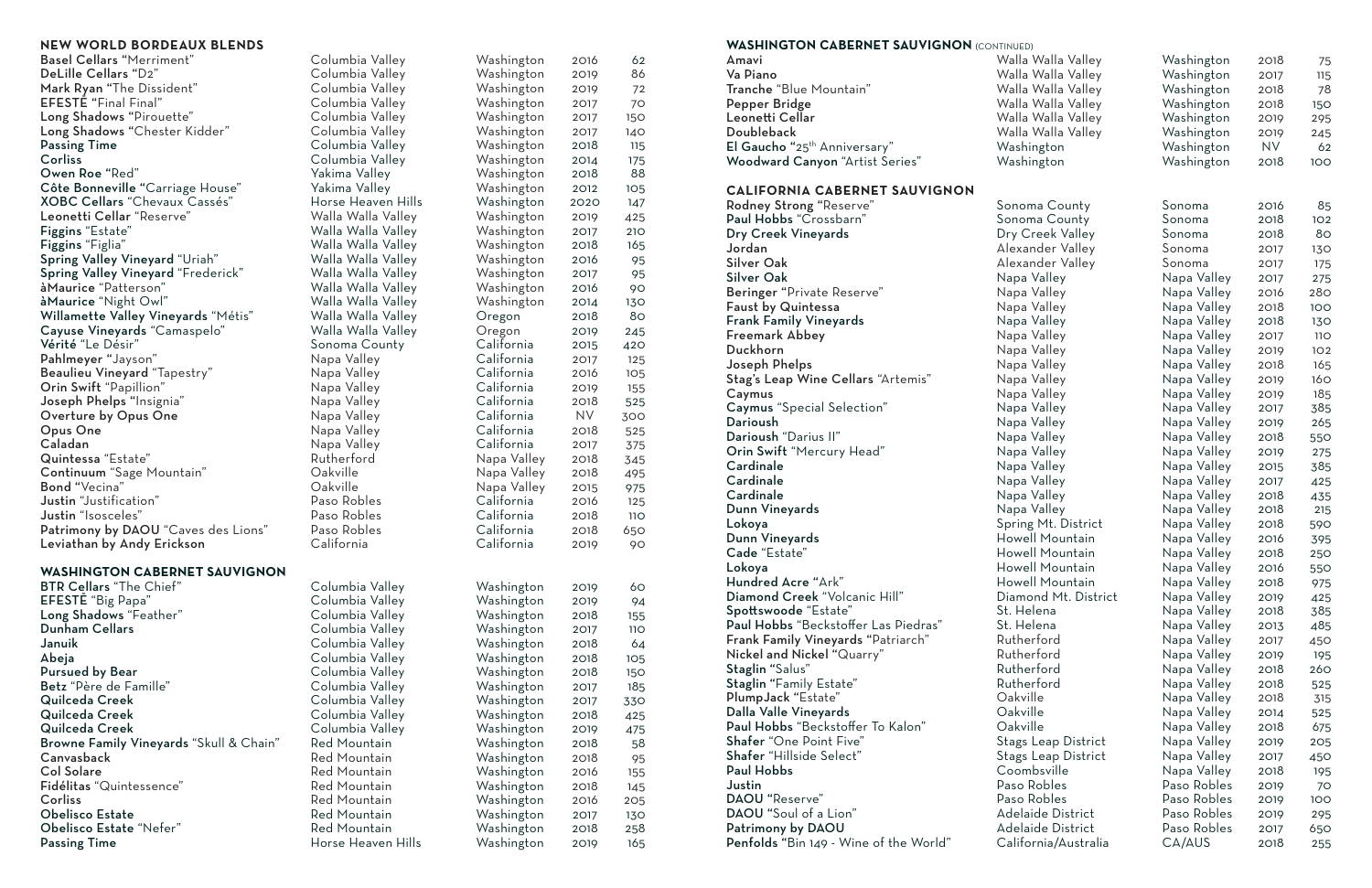LARGE **Formats**

Leonetti Cellar *Sangiovese* 1.5L Walla Walla Valley Walla Valley **Figgins** "Estate" *Red Blend* 1.5L Walla Walla Valley Walla Valley Joseph Phelps "Insignia" *Red Blend* 1.5L Napa Valley C Leonetti Cellar Cabernet 1.5L Walla Walla Valley Walla Valley **Joseph Phelps** Cabernet 1.5L Napa Valley C

| /ashington | 2018 | 370 |
|------------|------|-----|
| /ashington | 2017 | 405 |
| alifornia  | 2014 | 795 |
| /ashington | 2019 | 550 |
| alifornia  | 2018 | 300 |

#### **VODKA**

Beluga Gold Line 30 Belvedere 13 Chopin (Gluten Free) 13 CLIX 80 Grey Goose 13 Haku by Suntory (Japan) 12 Ketel One 12 Stoli Elit 18 Tito's (Gluten Free) 12 Wheatley 10

Big Gin 11 Bombay Sapphire 12 The Botanist Islay Dry 14 Empress (BC) 12 Hendrick's 13 Oxley 12 Plymouth 14 Roku by Suntory (Japan) 12 Sipsmith 13 Sipsmith Lemon Drizzle 14 Tanqueray London Dry 11 Tanqueray No. Ten 14 Tanqueray Sevilla Orange 13

#### **GIN**

Bacardi Superior 11 Captain Morgan Spiced 11 Flor de Caña 25 Year 40 Myer's Dark 11 Novo Fogo Barrel-Aged 12 Cachaça Plantation 20<sup>th</sup> Anniversary 24 Plantation Stiggins Fancy 13 Pineapple Ron Zacapa 23 Year 15 RumHaven Coconut 10 Sailor Jerry 11 Santa Teresa 1796 Solera 15 Zaya 16 Year Gran Reserva 14 **TEQUILA - MEZCAL** Casamigos Añejo Casamigos Blanco 18 Casamigos Reposado 20

#### **RUM - CACHAÇA**

Anniversary Cristalino

- 22 E.H. Taylor Barrel Proof
	- E.H. Taylor Single Barrel
- Casamigos Mezcal 24 Bottled-in-Bond E.H. Taylor Small Batch
- Cazadores Reposado 13 Bottled-in-Bond
- Clase Azul Reposado 50 E.H. Taylor Warehouse C
- DeLeón Blanco 13 Bottled-in-Bond
- DeLeón Reposado 15 Eagle Rare 10 Year
- Don Julio Añejo 23 Eagle Rare 17 Year
- Don Julio Añejo 70<sup>th</sup> 25 Elijah Craig 12 Year
	- Barrel Proof
- Don Julio Blanco 16 Elijah Craig 23 Year
- Don Julio Primavera 30 Elmer T. Lee
	- Four Roses Single Barrel George T Stagg
- Don Julio Reposado 18 Don Julio 1942 45 Jim Beam 11
- Herradura Selección 65 Joseph Magnus
	- Heaven Hill Heritage
- Hornitos Plata 12 Collection 17 Year

Reposado

Suprema

#### **TEQUILA - MEZCAL CONTINUED**

Los Vecinos Mezcal

- Patrón Anejo Sherry Cask 33 Patrón Silver
- San Matias Gran Reserva Extra Añejo 16
- San Matias Tahona Repo 18

#### **RYE WHISKEY**

Angel's Envy Rye Bulleit Rye E.H. Taylor Straight Rye Bottled-In-Bond High West Midwinter 45 Nights Dram High West Rendezvous 24 Rye Limited Supply Michter's Barrel Strength Michter's Single Barrel Rye Michter's 10 Year Rye Pappy Van Winkle 13 Year

- Sazerac 6 Year Rye
- Sazerac 18 Year Rye
- Thomas H. Handy Rye Whistlepig 10 Year Rye

Whistlepig Boss Hog VIII Woodinville Rye

#### **BOURBON WHISKEY**

1792 Full Proof

- 11 Angel's Envy
- 12 Angel's Envy Cask Strength Baker's 7 Year
	- Basil Hayden 14
	- Blanton's Single Barrel
	- Blanton's El Gaucho 34
- Single Barrel Private Sele
- Booker's Noe
- Buffalo Trace
- **Bulleit**
- Calumet Farm 15 Year E.H. Taylor 18 Year

#### Marriage B-I-B

#### **BOURBON WHISKEY CONTINUED**

| <b>Bud Light</b>       | հ |
|------------------------|---|
| Coors Light            | 5 |
| Corona                 | 5 |
| Stella Artois          | 5 |
| Stella Artois Cidre    | 5 |
| Beck's (Non-Alcoholic) | 5 |

| 12  | Kentucky Owl Confiscated 45      |                 |
|-----|----------------------------------|-----------------|
| 33  | Knob Creek                       | 12              |
| 16  | Larceny                          | 12              |
|     | Larceny Barrel Proof             | 16              |
| 16  | Little Book Ch.05:               | 48              |
| 18  | The Invitation                   |                 |
|     | Maker's Mark                     | 12              |
|     | Maker's Mark Revelers Club 18    |                 |
| 22  | Vol. 6 Private Barrel Select     |                 |
| 12  | Michter's Small Batch            | 14              |
| 28  | Michter's Toasted Barrel         | 35              |
|     |                                  |                 |
|     | Old Fitzgerald 8 Year B-I-B 58   |                 |
| 45  | Old Forester                     | 11              |
|     | Old Forester Birthday            | 65              |
| 24  | Old Rip Van Winkle 10 Year       | 90              |
|     | Orphan Barrel Copper             | 65              |
| 28  | Tongue                           |                 |
| 14  | Pappy Van Winkle 12 Year 125     |                 |
| 58  | 'Lot B'                          |                 |
| 145 | Pappy Van Winkle 15 Year 160     |                 |
| 12  | Pappy Van Winkle 20 Year 205     |                 |
| 75  | Pappy Van Winkle 23 Year 250     |                 |
| 70  | Parker's Heritage 11 Year        | 85              |
| 22  | Wheat Heavy Char Barrels         |                 |
| 195 | <b>Rock Hill Farms</b>           | 35              |
| 14  | Stagg Jr.                        | 18              |
|     | Thomas S Moore                   | 16              |
|     | Cabernet Finish                  |                 |
|     | Thomas S Moore                   | 20              |
| 18  | Port Finish                      |                 |
| 16  | WL Weller 12 Year                | 28              |
| 70  | WL Weller Antique 107            | 24              |
| 18  | WL Weller C.Y.P.B.               |                 |
| 14  | WL Weller Full Proof             | 40              |
| 28  |                                  | 24              |
| 34  | <b>WL Weller Special Reserve</b> | 16              |
| :ct | WLW William Larue Weller         | 85              |
| 35  | <b>Woodford Reserve</b>          | 14              |
| 12  | Woodinville                      | $\overline{14}$ |
| 12  | <b>Woodinville Port Cask</b>     | 16              |
| 30  |                                  |                 |
| 95  | <b>BLENDED WHISKEY</b>           |                 |
|     | Blood Oath Pact No. 7            | 30              |
| 38  | Sauternes Cask Finish            |                 |
| 24  | Chiva's Regal 18 Year            | 22              |
|     | Crown Royal                      | 11              |
| 16  | Dewars White Label               | 10              |
|     | Dewars Japanese Smooth           | 12              |
|     | Mizunara Oak Cask Finish         |                 |
| 95  | Jack Danieľs                     | 11              |
|     | Joseph Magnus Cigar Blend        | 42              |
| 18  | Johnnie Walker Black             | 14              |
| 85  | Johnnie Walker Blue Label        | 65              |
| 22  | Johnnie Walker Red Label         | 11              |
|     | Pendleton                        | 12              |
| 75  | Seagram's 7                      | 11              |
| 18  |                                  |                 |
| 14  | IRISH WHISKEY                    |                 |
| 98  | Jameson Irish                    | 11              |
| 11  | Daddy's Irish                    |                 |

| ш  | Paddy's Irish              | າດ |
|----|----------------------------|----|
| 25 |                            |    |
| 95 | Redbreast 12 Year Irish    | 15 |
|    | Teeling Single Grain Irish | 18 |
|    | Teeling Blackpitts Peated  | 25 |

#### **JAPANESE WHISKEY**

| Hakushu 12 Year    | 24 |
|--------------------|----|
| Hakushu 18 Year    | 98 |
| Hibiki Harmony     | 22 |
| Hibiki 21 Year     | 98 |
| Nikka Coffey Grain | 20 |
| Suntory Toki       | 14 |
| Yamazaki 12 Year   | 24 |
| Yamazaki 18 Year   | o8 |

#### **SINGLE MALT**

| Ardbeg 10 Year                | 16 |
|-------------------------------|----|
| Balvenie 12 Year              | 18 |
| Doublewood                    |    |
| Balvenie 14 Year              | 22 |
| Caribbean Cask                |    |
| Balvenie 21 Year PortWood     | 75 |
| Bowmore 15 Year Darkest       | 24 |
| <b>Sherry Cask Finish</b>     |    |
| Dalmore Cigar Malt            | 54 |
| Dalwhinnie 15 Year            | 24 |
| Glenfarclas 21 Year           | 50 |
| Glenlevit 12 Year             | 15 |
| Glenfiddich 12 Year           | 15 |
| Glenmorangie 10 Year          | 15 |
| Glenmorangie Quinta           | 18 |
| Ruban 14 Year Port Cask       |    |
| Glenmorangie Nectar D'or      | 22 |
| Glenmorangie 18 Year          | 35 |
| <b>Extremely Rare</b>         |    |
| Glenmorangie Signet           | 75 |
| Lagavulin 11 Year             | 25 |
| Laphroaig 10 Year             | 18 |
| Oban 14 Year                  | 22 |
| Macallan 12 Year              | 16 |
| Double Cask                   |    |
| Macallan 18 Year              | 55 |
| Sherry Cask                   |    |
| Macallan Rare Cask            | 70 |
| Westland Garryana             | 35 |
| Westland Thoughtfully Made 15 |    |
| American Single Malt          |    |

#### **COGNAC**

| Cousvoisier V.S.O.P.   | 15  |
|------------------------|-----|
| D'usse V.S.O.P.        | 20  |
| D'usse X.O.            | 65  |
| Hennessey V.S.         | 14  |
| Hennessey V.S.O.P.     | 17  |
| Hennessey X.O.         | 50  |
| Rémy Martin V.S.O.P.   | 14  |
| Rémy Martin X.O.       | 45  |
| Excellence             |     |
| Rémy Martin Louis XIII |     |
| 0.50z                  | 125 |
| 1oz                    | 250 |
| 1.5oz                  | 375 |

## SPIRITS

\$12 **Mocktails**

PACIFIC PINEAPPLE FIZZ muddled lime, ginger syrup, cinnamon & burnt brown sugar simple syrup, pineapple juice, soda water

BLUEBERRY BLISS blueberry purée, lemon juice, vanilla simple syrup, ginger syrup, sweet & sour, soda water

### CUCUMBER FRESH

muddled cucumber & mint, fresh lime, agave syrup, soda water

BEER

### Crossbuck NoPac IPA 8 Crossbuck Pilsner 8 Georgetown Brewing Bodhizafa IPA 8 Mac & Jack's 8 Narrows HWY 16 Blonde Ale 8 Pelican Headout Hefeweizen als B

#### **DRAFT BEER BOTTLED BEER/CIDER**

*"En vino, veritas."* Pliny the Elder

*"Beer, if drank with moderation, softens the temper, cheers the spirit, and promotes health."* Thomas Jefferson